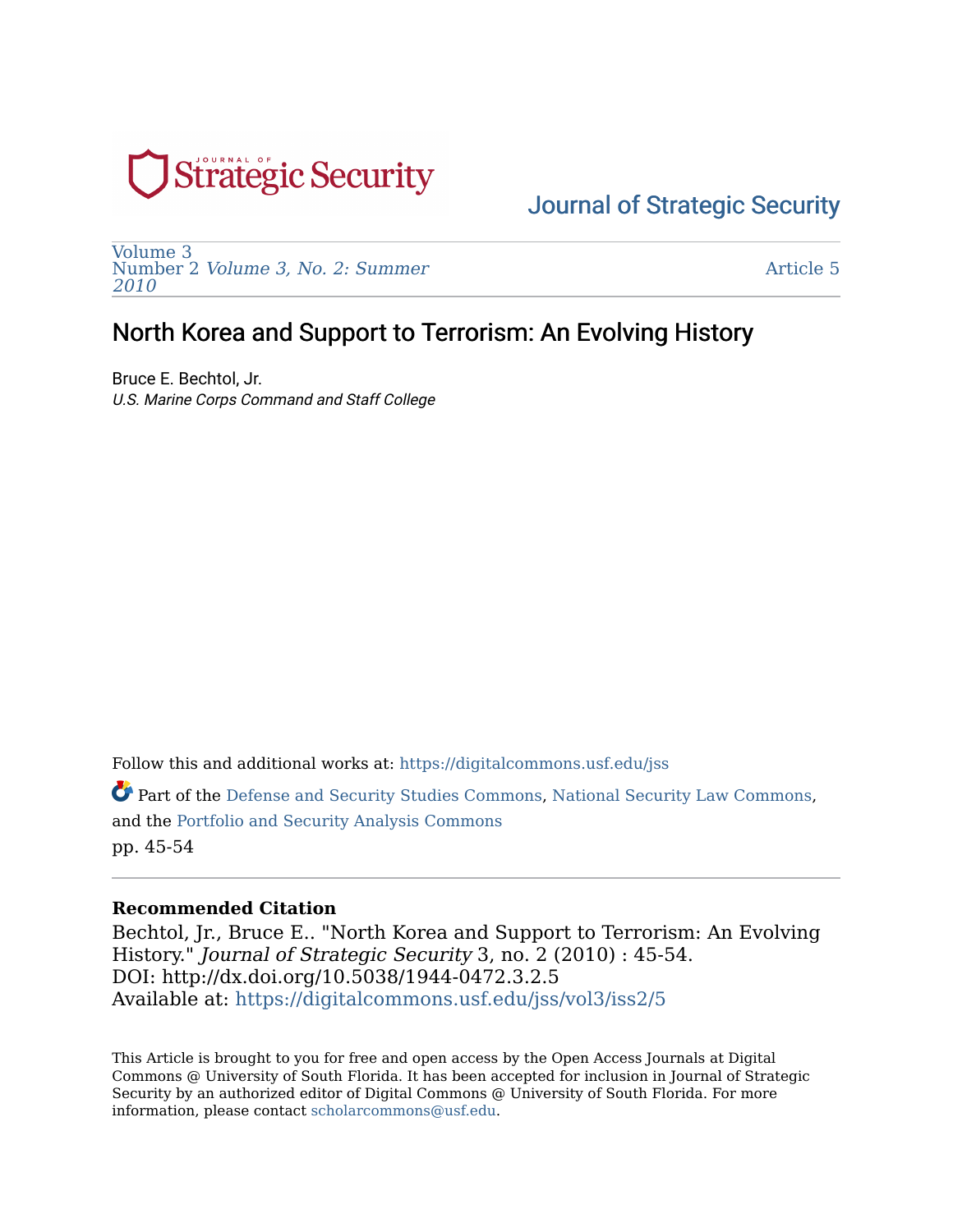### Abstract

The DPRK's (Democratic People's Republic of Korea or North Korea) support for terrorism began as an ideologically-based policy financed by the Soviet Union that eventually led to a policy designed to put money into the coffers of the elite in Pyongyang—in short, a "proliferation for hire" policy. This article articulates a brief history of the North Korean regime, the rise to power of Kim Il-sung and his son, Kim Jong-il, and North Korea's persistent support to terrorist groups around the globe.

This article is available in Journal of Strategic Security: <https://digitalcommons.usf.edu/jss/vol3/iss2/5>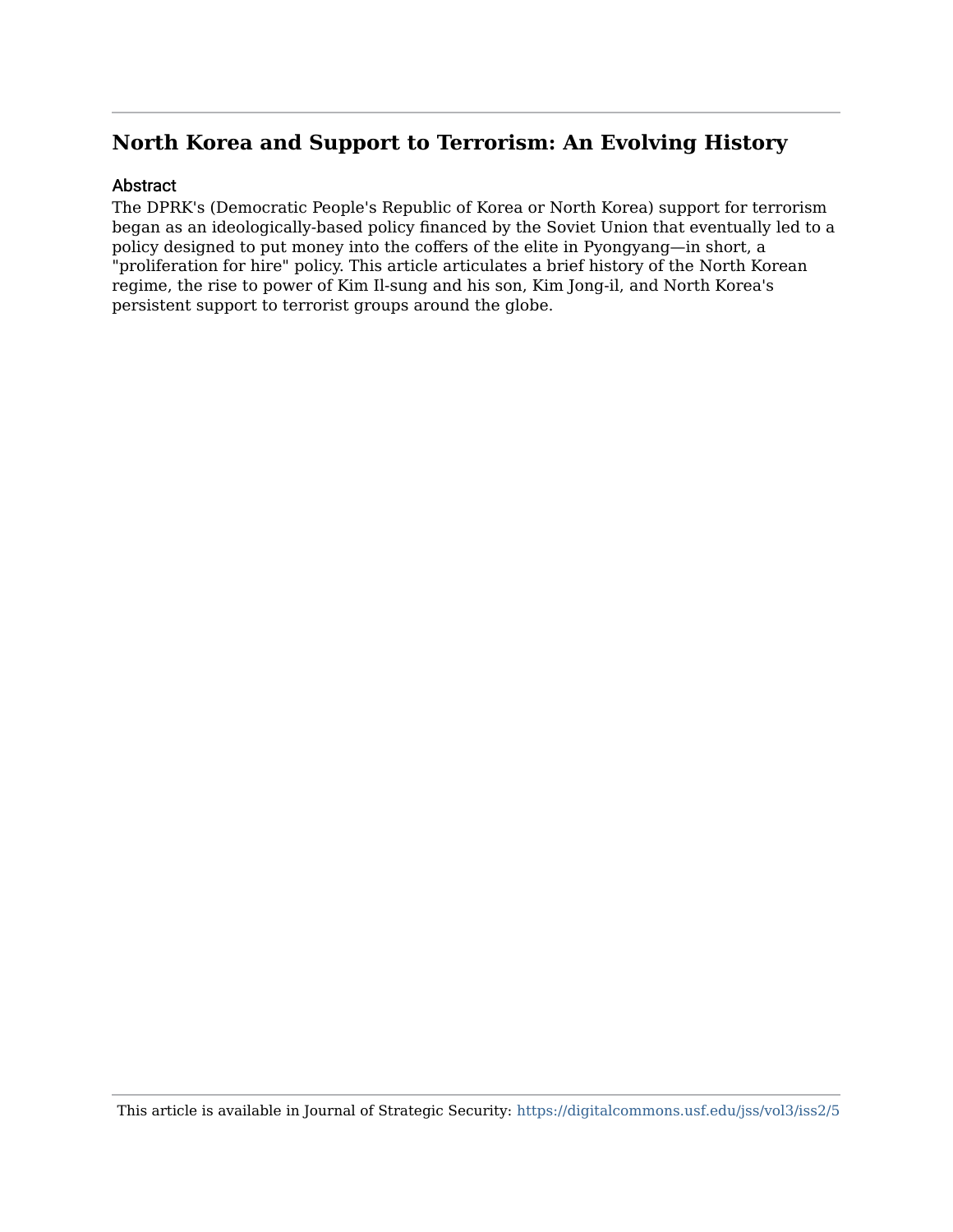**By Bruce E. Bechtol, Jr.**<sup>1</sup>

## Introduction

The DPRK's (Democratic People's Republic of Korea or North Korea) support for terrorism began as an ideologically-based policy financed by the Soviet Union that eventually led to a policy designed to put money into the coffers of the elite in Pyongyang—in short, a "proliferation for hire" policy.2 This article articulates a brief history of the North Korean regime, the rise to power of Kim Il-sung and his son, Kim Jong-il, and North Korea's persistent support to terrorist groups around the globe.

# North Korea's Beginnings and Kim Il-sung's Rise to Power

The history of the present North Korean regime began during World War II (WWII). During that war, there were several partisan groups that fought with and under the command of both Soviet and Chinese military forces. One of these groups was led by Kim Il-sung, a young commander picked by the Soviets to help lead his new nation (North Korea) following the end of WWII. The DPRK in its infancy was closely supervised by Soviet "advisers," and largely subsidized by the Soviet Union. Its military forces also utilized Soviet doctrines in their operations and training.<sup>3</sup>

During the Korean War, which was initiated by North Korea based on a plan drawn up with the advice and supervision of Soviet advisors, Kim Ilsung developed a relationship with the People's Republic of China (PRC). The PRC came to his aid following a near collapse of DPRK forces after the battle of Inchon and the ensuing push north of American-led United Nations (UN) forces in 1950. The PRC dedicated large numbers of military forces to the war at the request of Stalin—who provided funding, logistics, and military equipment to both the PRC and North Korea. Eventually, more than a million Chinese troops were fighting in the Korean theater of operations by war's end.4 This was the beginning of a relationship that Pyongyang would have with both the Soviet Union and the PRC until the end of the Cold War.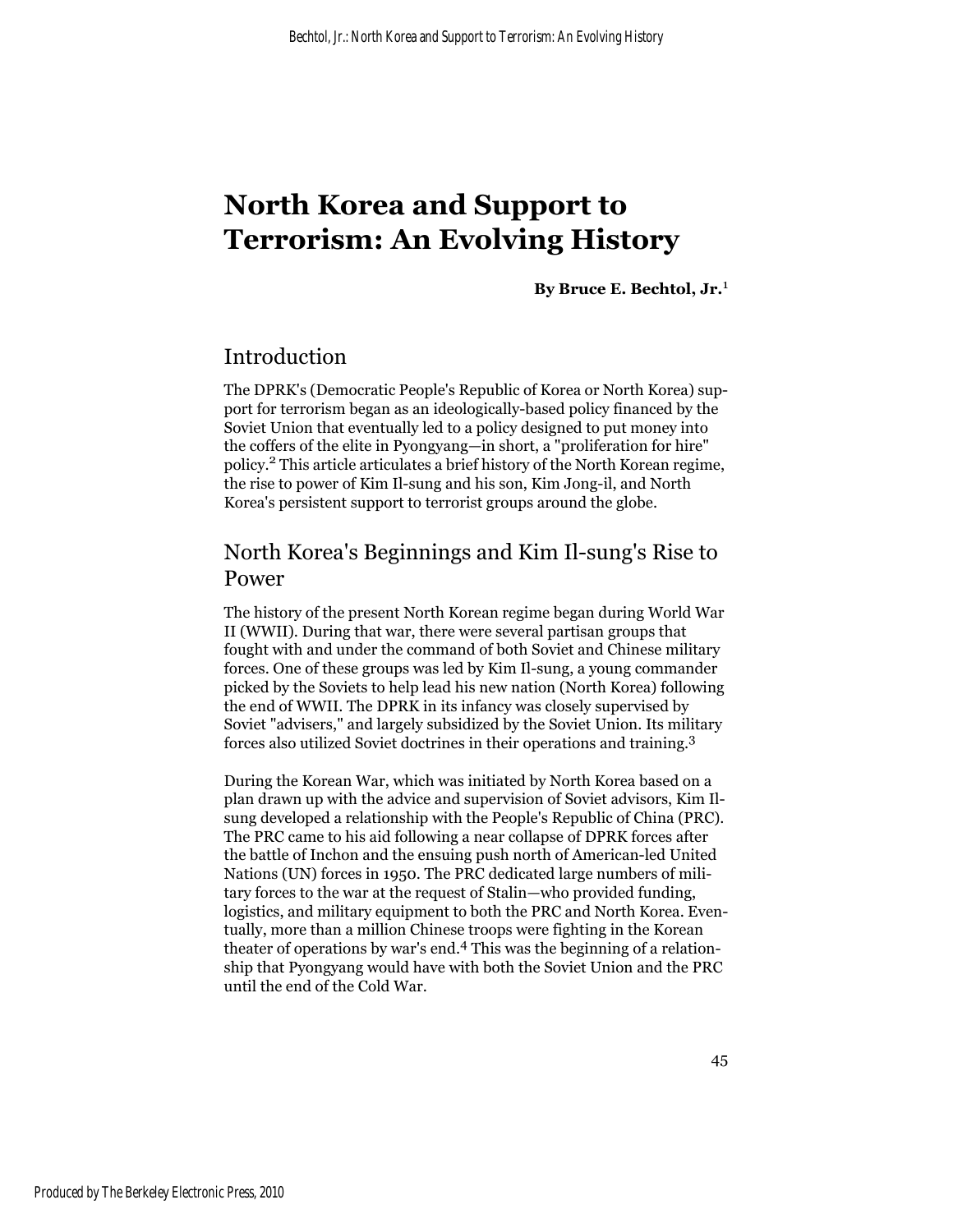## Kim Il-sung's Consolidation of Power

Kim was formally "appointed" the leader of North Korea by the Soviets in 1948 (but had been the de facto Soviet appointed leader from 1945 on), and "elected" as the "Premier of the Republic" during the same time frame.5 Despite the backing of his Soviet supporters, from 1945 until the late 1950s, Kim Il-sung had anything but a complete consolidation of power. Of course, the Korean War limited his complete control of the country, but perhaps equally as importantly, Kim was also faced with both pro-Soviet and pro-Chinese factions in his own Supreme People's Assembly and other key governmental institutions. Between 1955 and 1958, Kim Il-sung purged all or most of those in both the pro-Chinese and pro-Soviet factions within the Korean Workers' Party (KWP) and all other aspects of government and society. By 1958 all Chinese troops had been withdrawn from North Korea.<sup>6</sup> These events finally left Kim in complete control of the country, its economy, government, society, and military forces. The legacy of totalitarianism continues today through his son, Kim Jong-il.

The elder Kim's rise to power reflected the traditional isolationism of Korean society for hundreds of years and its resistance to outside influence.7 It also reflected a Confucianist tradition of absolute loyalty to an individual leader—which was the end result by 1958. North Korea continued to receive massive amounts of aid from Moscow, and to a lesser extent, from Beijing—but neither of these nations had a significant impact on how the country was run.8

# North Korea's Foreign Policy Goals and Support for Terrorism: 1960–1988

North Korea from 1948 until the end of the Cold War could be described as a nation-state that fell within the Soviet sphere of influence. But it was also a nation that was far more isolated in every way than even other communist states—including countries like China and Cuba. It was this isolationism that kept the Stalinist government of Kim Il-sung "pure," and allowed him to completely dominate all aspects of government and society in North Korea. This North Korean philosophy, formally defined by Pyongyang as "juche," (self-reliance) is what kept the DPRK an active communist state, but also avoided its dominance by larger, more powerful sponsors or neighbors like the Soviet Union or the PRC.<sup>9</sup>

Despite the fact that Kim Il-sung was free to pursue a policy that suited his perceived needs of a militarily-strong North Korea, a Stalinist-Juche government, and the unification of the Korean Peninsula, North Korea

46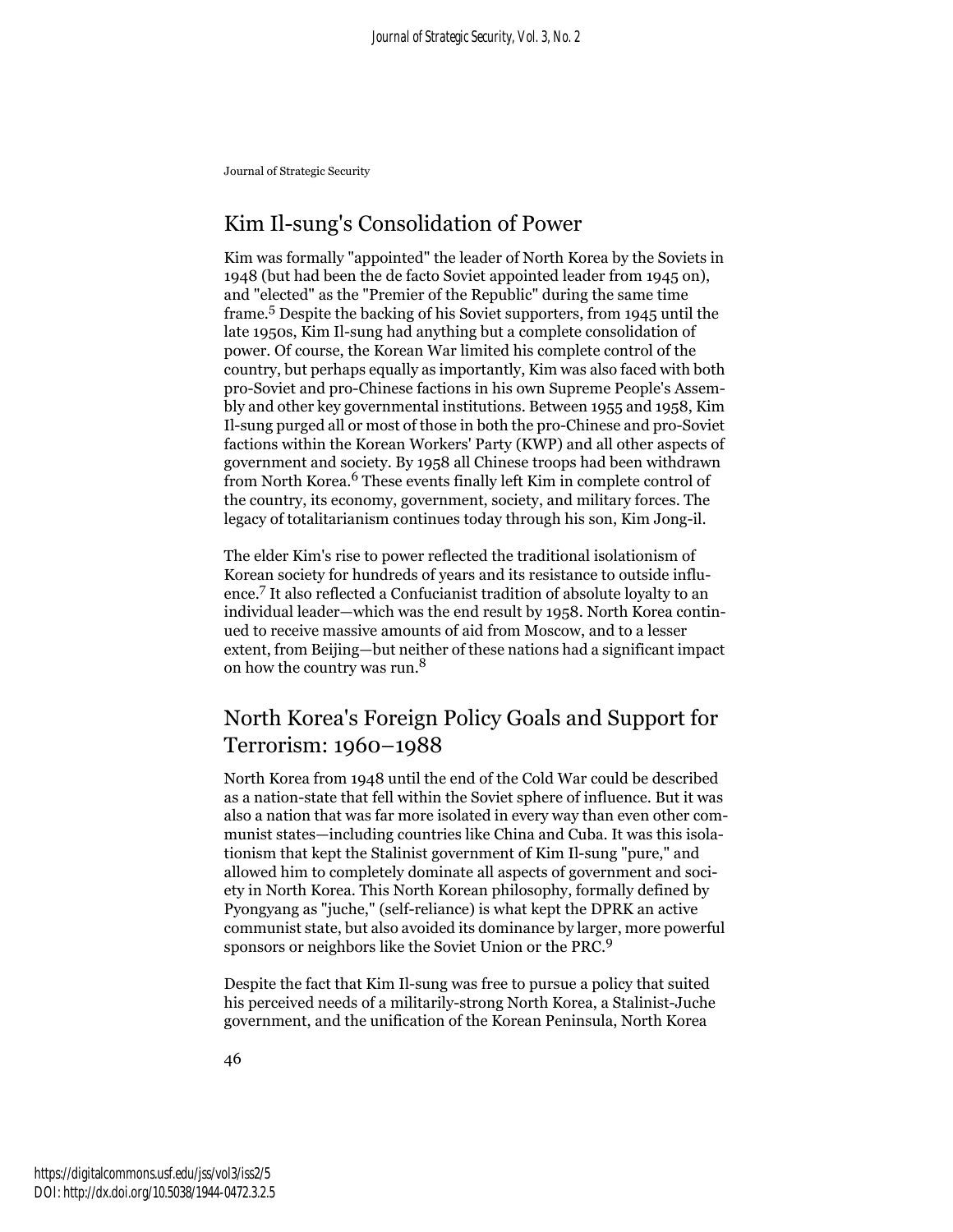simply could not afford to focus on these issues without external support. The entire country, for example, was completely subsidized by the Soviet Union until 1990 and continues to require substantial outside resources to this day. These resources include the majority of foodstuffs, oil for its industry and cities, and even the maintenance of the national electrical grid. North Korea is a country that is seventy percent mountainous, and thus has been incapable of agrarian self-sufficiency.10 In addition, it does not have enough coal or oil to sustain its economy—and struggles to garner finances for fossil fuels needed to sustain its economy. These conditions led to one of the most profound and threatening aspects of the Cold War—proxy operations.

During the Cold War, the United States and the Soviet Union both engaged in proxy operations, where each nation targeted each other, but on the soil of other nation-states. Occasionally, these proxy battles involved non-state actors and terrorist groups. Thus, North Korea's support for terrorism and terrorist groups during the 1960s–1980s allowed it to maintain its sovereignty and independent policy goals while still "paying back" Moscow for massive subsidies that kept its government afloat.<sup>11</sup>

As a key part of fitting into the Soviet sphere of influence and "pulling their weight" among Moscow's allies, the North Koreans actively supported communist and Marxist movements. Key among these operations was the long-lasting war in Angola, where by 1984 there were 3,000 North Korean regular troops and 1,000 advisors. North Korea also operated training camps in Angola for guerrillas of the African National Congress (ANC) and the South West African People's Organization (SWAPO). Both organizations were trained in terrorist tactics at these camps. But North Korea operated far more guerrilla and terrorist training camps within its own borders. Between 1968 and 1988, North Korea built and operated at least 30 special training camps within its borders, specializing in terrorist and guerilla warfare training. Reports at the time indicated that over 5,000 recruits from some 25 nations visited these camps to take part in various courses lasting anywhere from three to 18 months.<sup>12</sup>

Support for nation-states engaging in terrorist tactics was not the only activity that the North Koreans engaged in at their camps up until the late 1980s. In fact, Pyongyang supported a number of terrorist groups particularly in the Middle East. According to National Security analyst Barry Rubin, "Up until the late 1980s, North Korea trained Palestinian terrorists, both those belonging to the PLO and from Syrian and Libyanbacked groups." Rubin further states: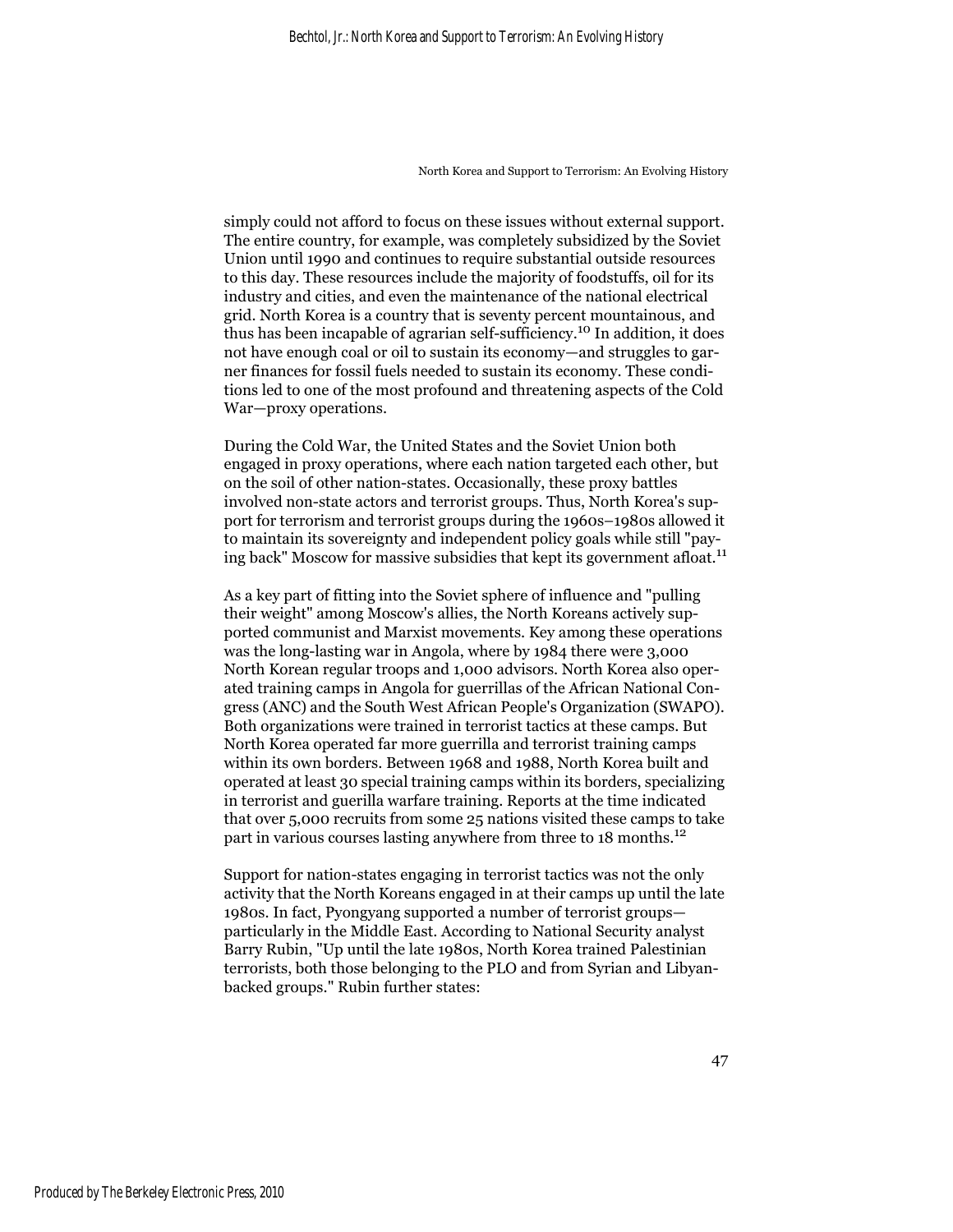"In Lebanon during the 1970s and in Libya and Syria from the 1980s down to the present, North Korean soldiers have also trained terrorists for many groups including the Basque Spanish ETA, Palestinian Abu Nidal organization, Irish Republican Army, Italian Red Brigades, Japanese Red Army, Moro National Liberation Front in the Philippines, Turkish radicals, and others. While many of these links have lapsed, in the 1990s, North Korea added Hizbollah and the anti-Turkish Kurdish PKK group to its roster of clients."<sup>13</sup>

According to reports from French press sources, several key Hizbollah operatives spent time in North Korea. They included (but were probably not limited to) Hassan Nasrallah, the Secretary-General of Hizbollah; Security and Intelligence chief Ibrahim Akil; and Mustapha Badreddine, head of counter-espionage operations.14 On April 30, 1996, during a special press briefing given at the U.S. State Department, Ambassador Philip C. Wilcox, U.S. Coordinator for Counterterrorism, U.S. Department of State stated, "In the 1970s and '80s, North Korea had a very serious record of committing very serious acts of international terrorism."<sup>15</sup>

North Korea has also been involved with the Japanese Red Army (JRA) and the Popular Front for the Liberation of Palestine (PFLP). In their book, *The Black Book of Communism: Crimes, Terror, Repression,*  Stéphane Courtois and Mark Kramer say:

"Created at the end of the 1960s, when student radicalism in Japan was at its height and Maoism was in the air, the JRA quickly made contact with North Korean agents (the Korean community is quite large throughout the Japanese archipelago). The Korean agents passed instructions to their cadres and brought the arms the JRA was lacking, but they were unable to prevent a split in the group in the early 1970s, which resulted in a bloody conflict between the dissenting and orthodox factions. Accordingly, some of the cadres simply defected to North Korea, taking refuge in Pyongyang, where they remain as businessmen and intermediaries with the West. The other faction decided to internationalize its affairs even further, and joined up with Wadi Hadad. As a result of this alliance, three members of the JRA acted on behalf of the PFLP in killing 28 people at Tel Aviv's Lod airport in May 1972."16

The evidence chain connecting the North Korean Government to the PFLP is further cemented by proof that its leader, Dr. George Habash, made a visit to North Korea during September of 1970—a trip where he was reportedly able to procure both weapons and funding.<sup>17</sup>

48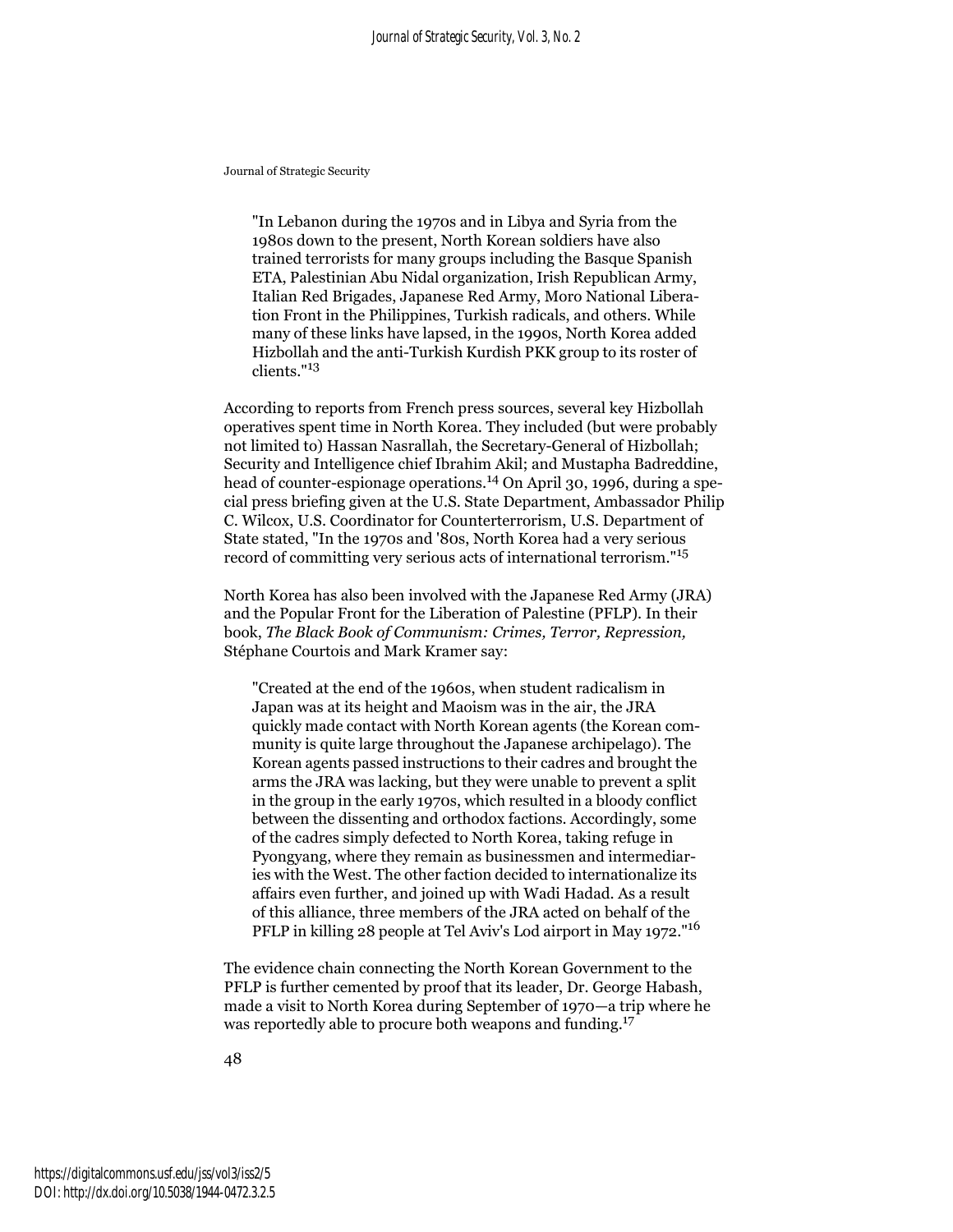The reasons for North Korean support of state and non-state actors during the Cold War were actually twofold. First, it confirmed North Korea's position as a stout ally within the Soviet sphere of influence and was one of the factors that kept the enormous subsidies coming. Second, it was an active element in North Korea's policy at the time (and now) to actively support state and non-state actors who, like Pyongyang, were hostile to the United States and its allies. One cannot forget that North Korea then and now—regarded the United States as its primary enemy and its main threat to national survival. The PFLP targeted Israel, one of Washington's key allies and its most important ally in the Middle East. Thus, supporting terrorist groups that targeted Israeli citizens and Jews from other nations was an important element in keeping Washington's efforts focused on these terrorist acts—and not on North Korea. North Korea continues to follow this policy, as described in the next section.<sup>18</sup>

## North Korea's Continued Support of Terrorism

#### *Hizbollah*

According to sources in both the American and Israeli press, North Korea supervised the building of underground facilities for Hizbollah in southern Lebanon. According to several reports, all or most of Hizbollah's underground facilities were built primarily under the supervision of North Korean instructors in 2003–2004. The facilities were quite extensive and included dispensaries for the wounded, food stocks, and arms dumps.19 It seems likely that North Korean assistance to Hizbollah served as a key factor in the challenges that Israeli military forces faced when they conducted combat operations against Hizbollah during the 2006 conflict. Israeli reporter Lenny Ben-David in 2007 stated that, "Hizbullah's military bases, armories, bunkers and communications networks were much more extensive than Israel's intelligence services estimated on the eve of the 2006 war." Ben-David also reported that the tunnel building operations were under the control of the Korea Mining Development Trading Corporation (KMDTC). KMDTC is a company that has been officially sanctioned by the United States for its illicit activities.<sup>20</sup>

North Korea also reportedly exported arms to Hizbollah that were used to inflict casualties on Israeli troops and civilians. An article written by South Korean scholar Moon Chung-in asserts that the Israeli intelligence service *Mossad* has clear evidence that Hizbollah was able to hit the outskirts of Tel Aviv with short-range missiles containing components supplied by North Korea. According to Moon's report, the missile components first went from North Korea to Iran. The Iranians assembled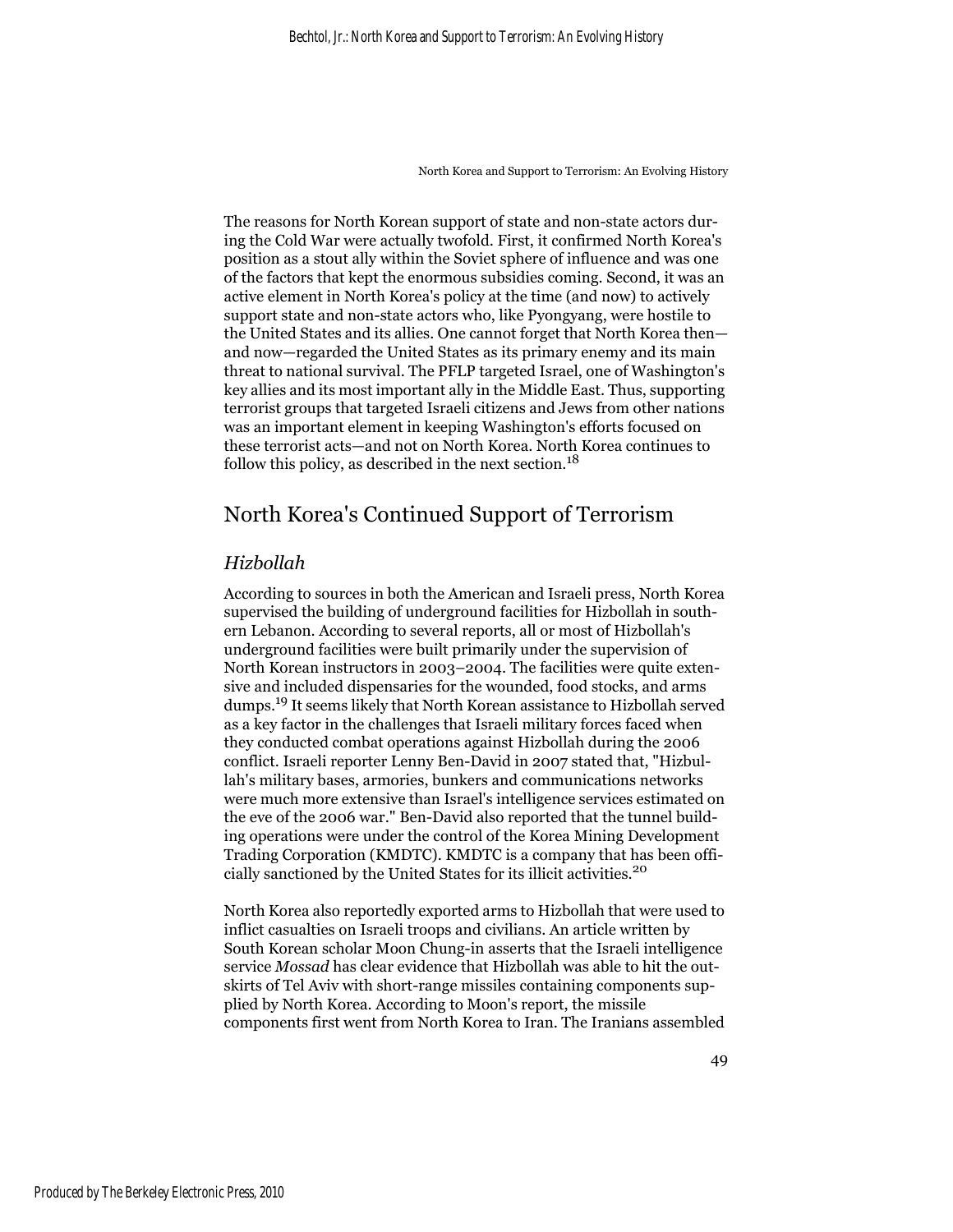the missiles and then transported them to Hizbollah via Syria.<sup>21</sup> There are also reports of arms shipments originating in North Korea that ended up in the hands of Hizbollah. The "Reform Party in Syria" (RPS), an opposition group, reported in 2008 that Hizbollah had acquired chemical warfare (CW) agents from North Korea. According to RPS, mustard and nerve gas were acquired from Pyongyang, with Syria acting as a conduit. The CW agents can reportedly be weaponized and mounted on Hizbollah's short-range missiles that target Israel.<sup>22</sup>

#### *Iranian Revolutionary Guard Corps*

North Korea's ties to Hizbollah began in collaboration with yet another organization identified by the U.S. State Department as an entity supporting terrorism—the Iranian Revolutionary Guard Corps (IRGC).<sup>23</sup> According to a 2008 Congressional Research Report, the North Koreans collaborated with IRGC operatives (including active duty military generals) in Hizbollah operations that included everything from the shipment of short-range missiles and artillery, to the building of underground facilities.<sup>24</sup>

#### *Tamil Tigers*

North Korea also has had connections to insurgents and terrorist groups in South Asia. In 2000, a video of an attack by the Tamil Tigers (LTTE) on a Sri Lankan navy ship showed speedboats that appeared to be of North Korean origin. The video showed that the rebel group was also using a North Korean variant of a Russian (and later Chinese) 107mm Katyusha rocket launcher.<sup>25</sup> A Jane's Intelligence Review article claimed that the armaments being used by the LTTE were of North Korean origin:

"In the video, LTTE Sea Tigers can be seen using a variant of the 107mm Katyusha rocket, fired from a lightweight tripod, in pairs. This is believed to be a variant of the Chinese Type 63 107mm launcher. The Chinese produce a single tube version called a Type 85 fired from a man-portable tripod, but the North Koreans produce a double version. This is quite a rare weapon...."<sup>26</sup>

The North Koreans also attempted to provide the LTTE at least one shipment of 152mm and 130mm artillery shells and 120mm mortars during 2007. The Sri Lankan Navy interdicted the shipment. The Sri Lankan Navy also seized an LTTE boat that was equipped with a 14.5mm machine gun that was also assessed to be connected with North Koreans.27 North Korean merchant ships carrying arms to the LTTE were intercepted by the Sri Lankan Navy on three different occasions in October 2006, Febru-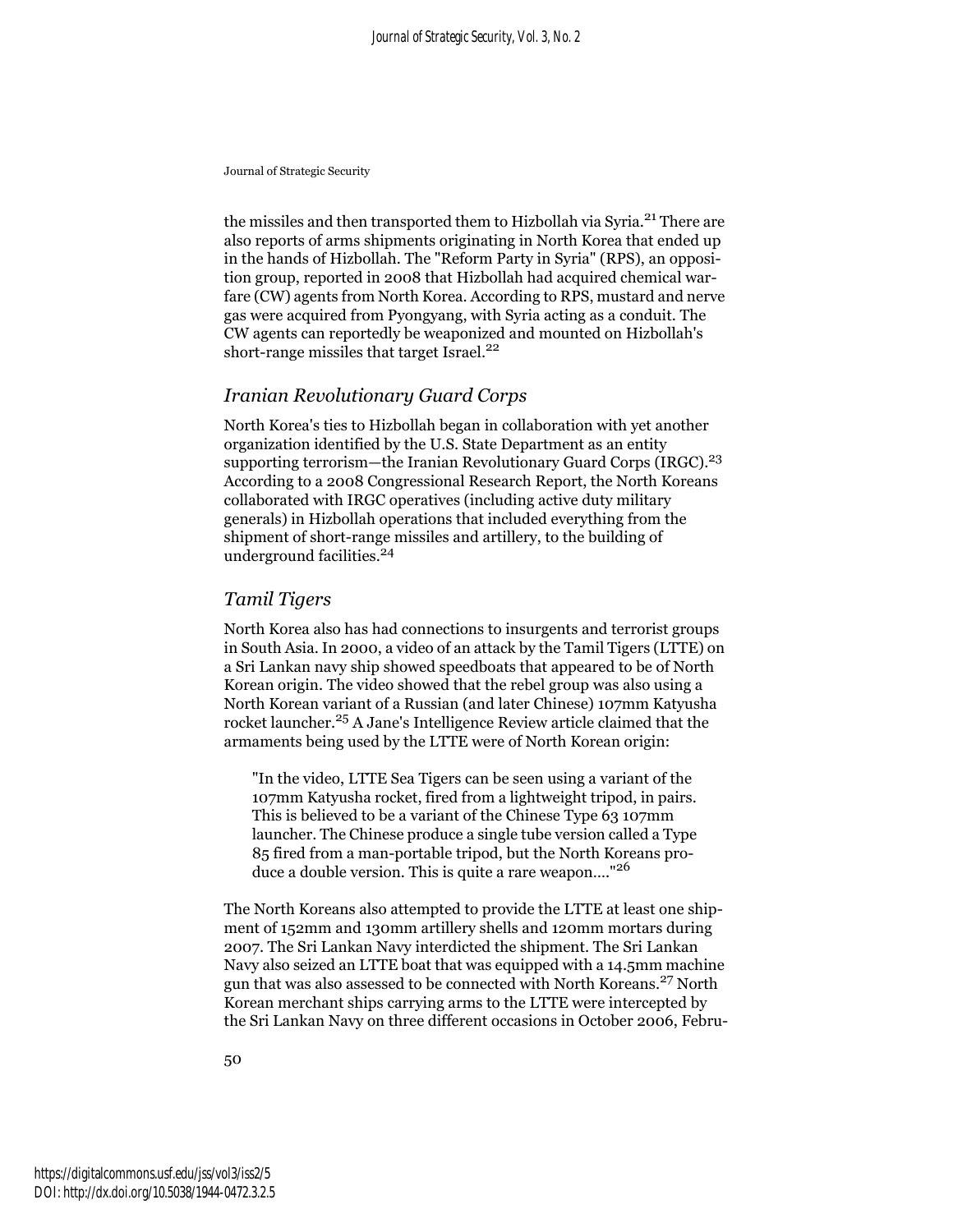ary 2007, and March 2007. On several occasions the North Korean merchant ships fired on the Sri Lankan vessels, and the Sri Lankan Navy reportedly sank two of the North Korean ships. The Congressional Research Service issued a report in 2008 citing the *Sankei Shimbun* in Japan, which states the Sri Lankan Government filed an official protest with the North Koreans.<sup>28</sup>

### Conclusion

North Korea has demonstrated throughout its history the intent and capability to support terrorism. The reasons for this are twofold. First, the North Korean leadership both fears and resents the Government of the United States and its allies. Proliferation of training, weapons, and technology to non-state actors who engage in terrorist acts against America's allies in the Middle East (particularly Israel) is perceived by Pyongyang to be an effective way of ratcheting up contentious issues with Washington. Second, economics has played an important role in Pyongyang's motivations for supporting terrorism, largely because North Korea's stability originally depended on subsidies from the Soviet Union. Support for terrorism also provides the badly-needed hard currency for Pyongyang's elite. Containing and combating North Korea's support for terrorism will continue to be a foreign policy dilemma for the United States as long as the current regime is in place.

## About the Author

Bruce E. Bechtol, Jr., is a former intelligence officer with the Defense Intelligence Agency and a retired Marine who has lived and worked in Korea. He received his Ph.D. from the Union Institute in Cincinnati, Ohio, and currently serves as Professor of International Relations at the U.S. Marine Corps Command and Staff College. In addition to being author of *Red Rogue: The Persistent Challenge of North Korea* (Potomac Books, 2007) he has written nearly two dozen articles dealing with Korean security issues in peer-reviewed journals to include the *Korea Observer*, the *International Journal of Korean Studies*, *Comparative Strategy*, *Pacific Focus*, the *Air and Space Power Journal*, the *East Asian Review*, and the *International Journal of Korean Unification Studies*. He is the author of the forthcoming book, *Defiant Failed State: The North Korean Threat to International Security*, (Dulles, VA: Potomac Books, 2010, forthcoming).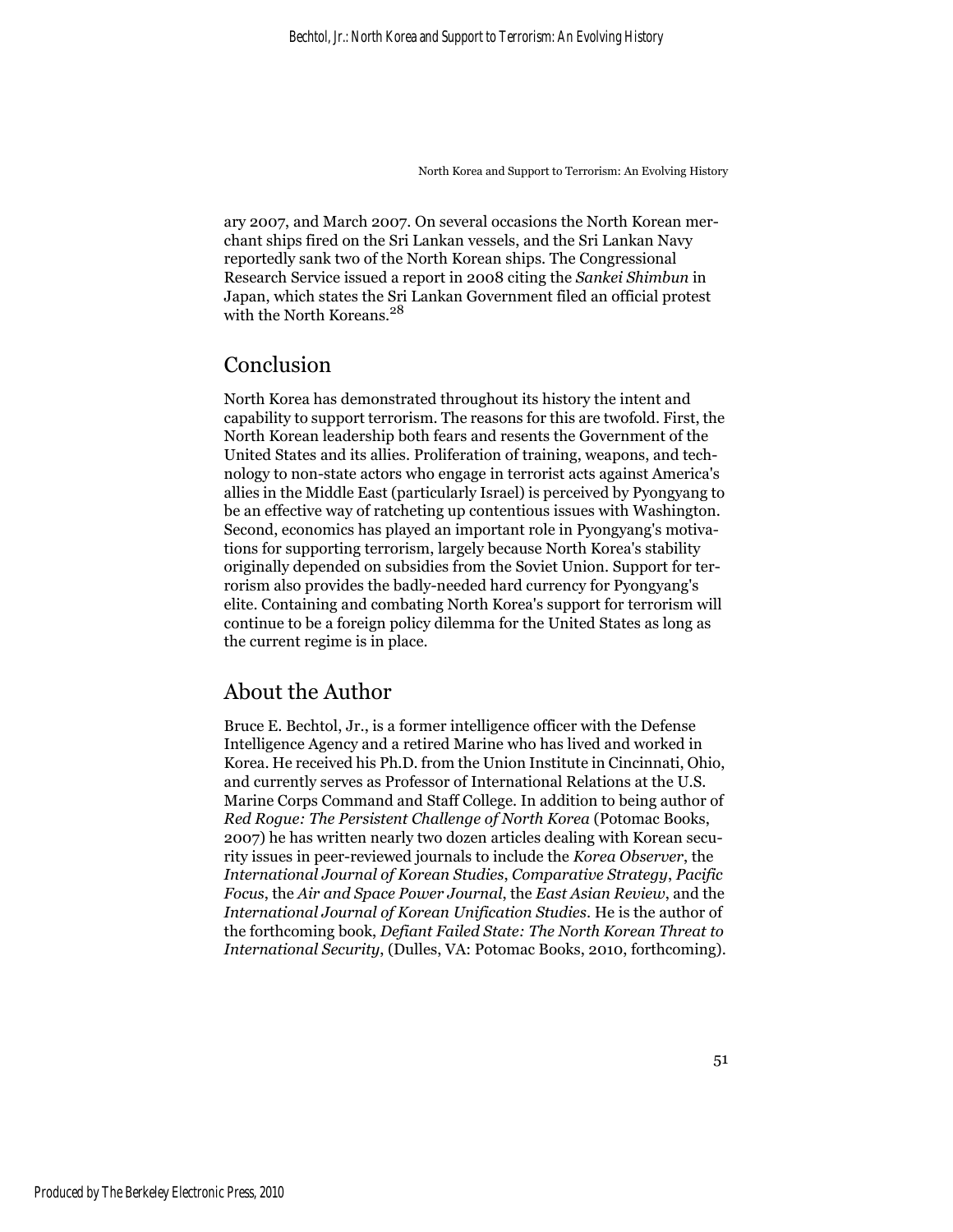### References

- 1 The views expressed in this paper are those of the author and do not necessarily reflect the official policy or position of the Marine Corps Command and Staff College, the Marine Corps University, or the United States Government.
- 2 For an example of historical cases of North Korean proliferation, see: James Cotton, "North Korea's Nuclear and Missile Proliferation and Regional Security," Current Issues Brief, 1, 1999–2000, Parliament of Australia, Parliamentary Library, August 31, 1999, available at:

*http://www.aph.gov.au/library/pubs/cib/1999-2000/2000cib01.htm*.

- 3 For more background on the role Soviet advisors played in the early history of North Korea, see: Andrei Lankov, "Interpreting North Korean History," *Asia Times*, August 18, 2005, available at: *http://www.atimes.com/atimes/Korea/GH18Dg02.html*.
- 4 For more analysis on the Soviet dealings with both China and North Korea, on military support provided to both, and on the planning they were involved in with the North Koreans for the invasion of South Korea, see: Kathryn Weathersby, "Soviet Aims in Korea and the Origins of the Korean War: New Evidence from Russian Archives," *Cold War International History Project*, Woodrow Wilson International Center for Scholars, Working Paper No. 8, November 1993, available at: *http://www.wilsoncenter.org/topics/pubs/Working\_Paper\_8.pdf*. For an excellent analysis of the Chinese involvement in the Korean War, see: Patrick A. Reiter, "Initial Communist Chinese Logistics in the Korean War," *Quartermaster Professional Bulletin*, Autumn, 2004, available at: *http://tinyurl.com/2a9ybm9 (www.quartermaster.army.mil/OQMG/professional\_bulletin/2004/Autumn04/ Initial\_Communist\_Chinese\_Logistics\_in\_the\_Korean\_War.htm)*.
- 5 "Soviets Groomed Kim Il-sung for Leadership," *Seoul Times*, November 12, 2009, available at: *http://theseoultimes.com/ST/?url=/ST/db/read.php?idx=1937*.
- 6 For more analysis on the purges Kim Il-sung conducted in the late 1950s and the withdrawal of Chinese military forces from North Korea, see: Chen Jian, "Limits of the 'Lips and Teeth' Alliance: An Historical Review of Chinese-North Korean Relations," *Asia Program Special Report*, Woodrow Wilson International Center for Scholars, September, 2003, available at: *http://www.wilsoncenter.org/topics/pubs/asia\_rpt115b.pdf*.
- 7 See: David Kendall and Ro Ji-woong, "Rebirth of a Nation: From Hermit Kingdom to Global Player," *Korea-Net*, July 8, 2007, available at: *http://www.ecplaza.net/news/0/2704/rebirth\_of\_a\_nation\_from.html*.
- 8 For details of the massive subsidies North Korea continued to receive from the Soviet Union throughout the Cold War, See: Selig Harrison, *Korean Endgame: A Strategy for Reunification and U.S. Disengagement*, (Princeton, New Jersey: Princeton University Press, 2002), 311.
- 9 For details on the unusual and formally implemented policy of *Juche*, see: Grace Lee, "The Political Philosophy of Juche," *Stanford Journal of East Asian Affairs*, Vol. 3, No. 1, (Spring 2003), available at: *http://www.stanford.edu/group/sjeaa/journal3/korea1.pdf*.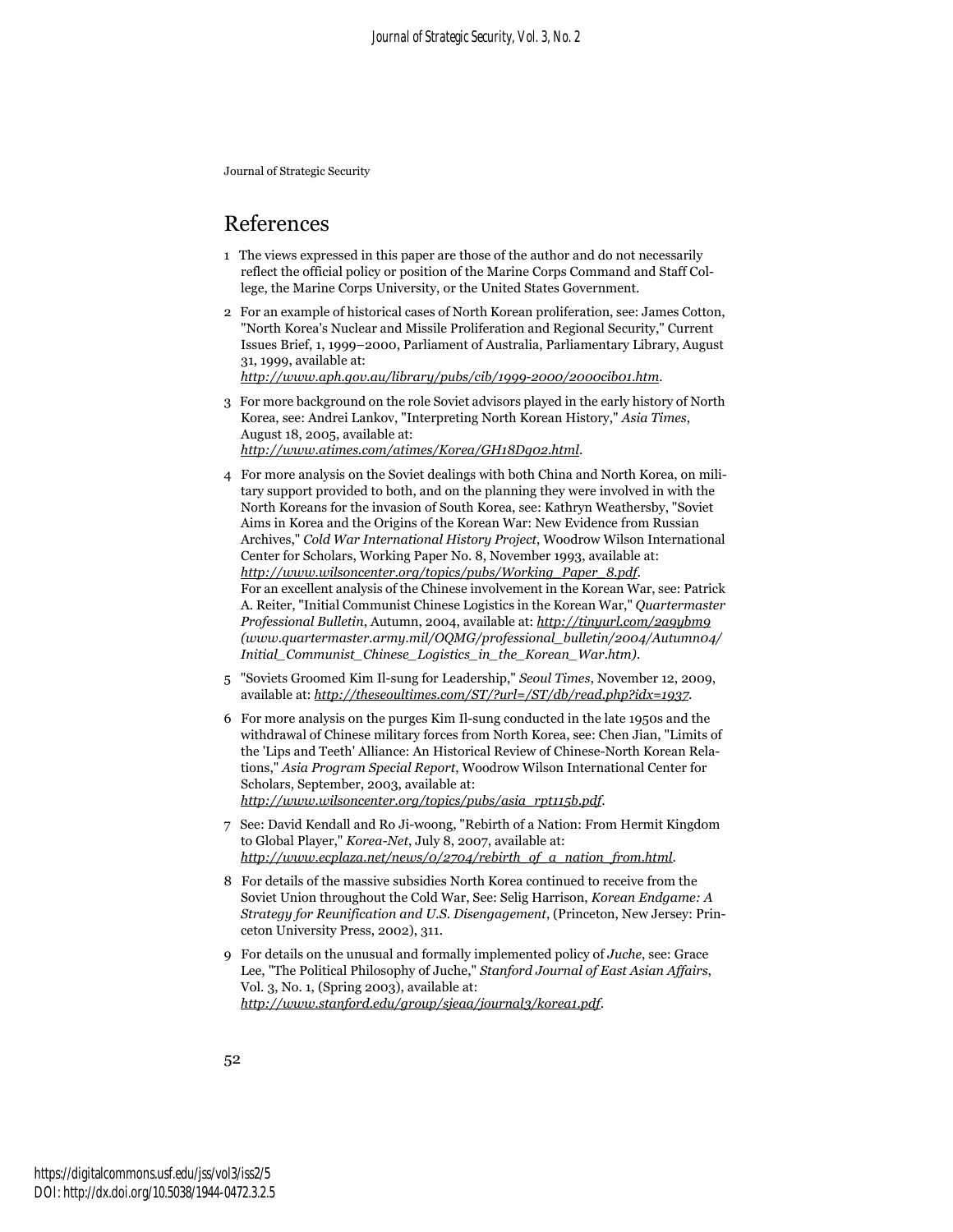- 10 See: "Overview of Korea," 14th ILO Asian Regional Meeting, 2006, available at: *http://www.mol2006busan.org/tour1.php*.
- 11 For more analysis on how the Soviet Union financed proxy states who in turn trained and/or supplied Marxist movements and/or terrorist groups, see: Nikos Passas "Terrorism Financing Mechanisms and Policy Dilemmas," in *Terrorism Financing and State Responses: a Comparative Perspective*, Jeanne K. Giraldo and Harold A. Trinkunas (Eds.), (Stanford, California: Stanford University Press, 2007) 27–28.
- 12 Daryl M. Plunk, "North Korea: Exporting Terrorism?" *Asian Studies Backgrounder #74*, Heritage Foundation, February 25, 1988, available at: *http://www.heritage.org/research/asiaandthepacific/asb74.cfm*.
- 13 Barry Rubin, "North Korea's Threats to the Middle East and the Middle East's Threats to Asia," in "Asia Book," *The Middle East Review of International Affairs* (2005), available at: *http://meria.idc.ac.il/books/brkorea.html*.
- 14 "Hezbollah a North Korea-Type Guerilla Force," Intelligence Online, No. 529, August 25–September 7, 2006, available at: *http://tinyurl.com/29sssq7 (www.oss.net/dynamaster/file\_archive/060902/ 26241feaf4766b4d441a3a78917cd55c/Intelligence%20Online%20on%20Hezbolllah.pdf)*.
- 15 Philip C. Wilcox, U.S. Coordinator for Counterterrorism, U.S. Department of State, "U.S. Department of State 96/04/30 Briefing: Amb. Wilcox on Patterns of Global Terrorism, 1995," Office of the Coordinator for Counterterrorism, *United States Department of State*, April 30, 1996, available at: *http://dosfan.lib.uic.edu/ERC/arms/cterror\_briefing/960430cterror.html*.
- 16 Stéphane Courtois and Mark Kramer, "Communism and Terrorism," in *The Black Book of Communism: Crimes, Terror, Repression*, Mark Kramer, ed., (Cambridge, Mass: Harvard University Press, 1999) 356–357.
- 17 See: "World: Drama of the Desert: The Week of the Hostages," *Time*, September 21, 1970, available at: *http://www.time.com/time/magazine/article/0,9171,942267-2,00.html*.
- 18 See: Yoel Sanno, "Talks Aside, North Korea Won't Give up Nukes," *Asia Times*, March 2, 2004, available at: *http://www.atimes.com/atimes/Korea/FC02Dg04.html*.
- 19 "Hezbollah a North Korea-Type Guerilla Force," Intelligence Online, No. 529, August 25–September 7, 2006, available at: *http://tinyurl.com/29sssq7 (www.oss.net/dynamaster/file\_archive/060902/ 26241feaf4766b4d441a3a78917cd55c/Intelligence%20Online%20on%20Hezbolllah.pdf)*.
- 20 Lenny Ben-David, "Mining for Trouble in Lebanon," Jerusalem Post, October 29, 2007, available at: *http://www.jpost.com/Home/Article.aspx?id=80133*.
- 21 Moon Chung-in, "[Outlook]The Syrian Nuke Connection," *Joongang Ilbo*, November 26, 2007.
- 22 "Hizballah Acquires CW," *Montreal Middle East Newsline*, July 14, 2008.